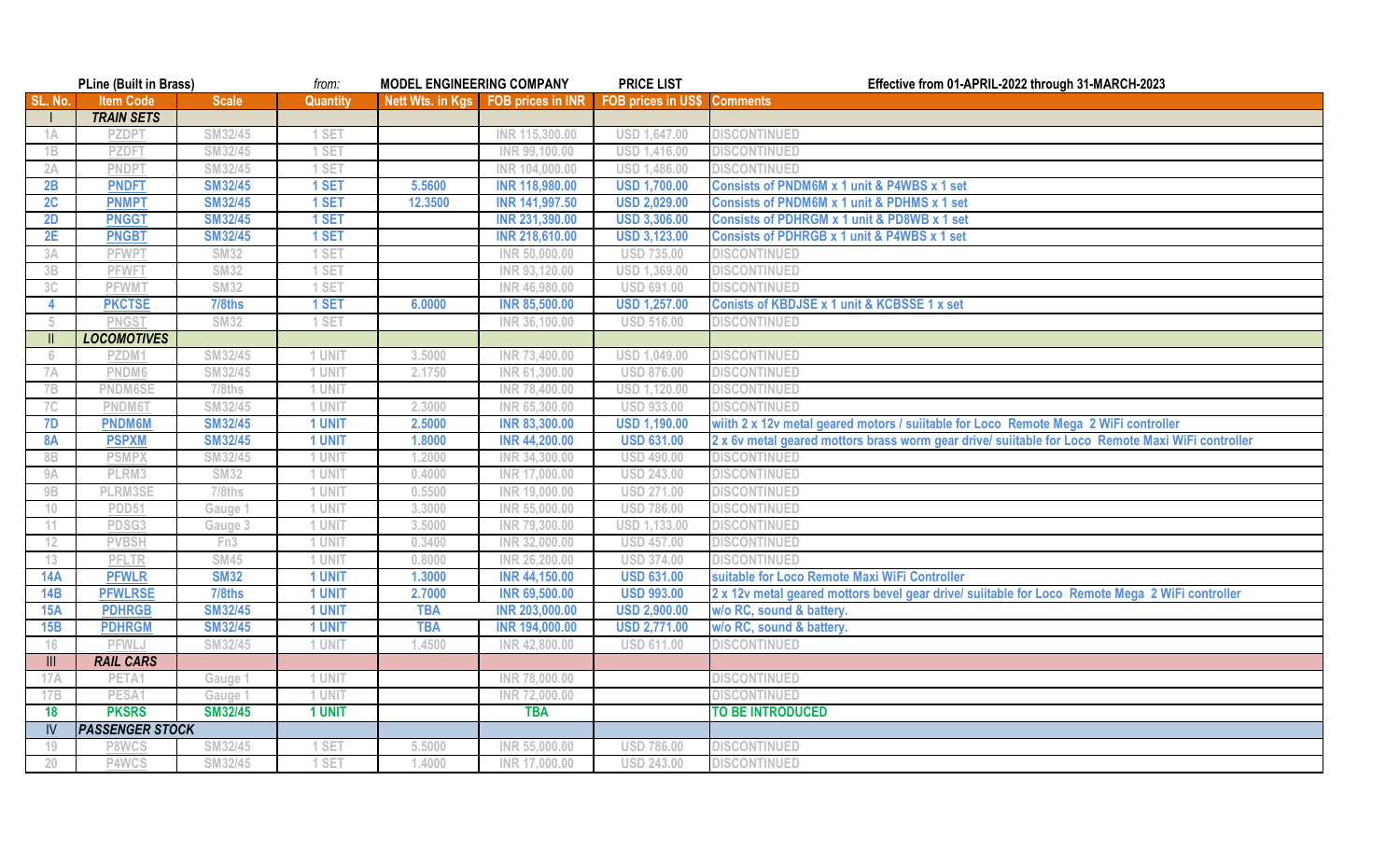| -21             | P8MRS                   | SM32/45         | <b>SET</b>    | 4.4000  | INR 58,000.00        | <b>USD 829.00</b>   | <b>DISCONTINUED</b>                                                             |  |
|-----------------|-------------------------|-----------------|---------------|---------|----------------------|---------------------|---------------------------------------------------------------------------------|--|
| 22              | P4GBV                   | <b>SM32/45</b>  | 1 UNIT        | 0.7100  | <b>INR 17,400.00</b> | <b>USD 249.00</b>   | <b>Consists of 1 x Van</b>                                                      |  |
| 23              | <b>P4WSS</b>            | <b>SM32/45</b>  | 1 SET         | .4400   | <b>INR 22,800.00</b> | <b>USD 326.00</b>   | <b>Consists of 2 x Coaches</b>                                                  |  |
| 24              | P4RPO                   | <b>SM32/45</b>  | <b>1 UNIT</b> | 0.7500  | <b>INR 17,000.00</b> | <b>USD 243.00</b>   | <b>Consists of 1 x Car</b>                                                      |  |
| 25A             | <b>PDHRO</b>            | <b>SM32/45</b>  | 1 SET         | 4.9000  | <b>INR 41,000.00</b> | <b>USD 586.00</b>   | <b>Consists of 2 x Coaches</b>                                                  |  |
| 25B             | PDHR1                   | <b>SM32/45</b>  | 1 SET         | 5.0000  | <b>INR 40,000.00</b> | <b>USD 571.00</b>   | <b>Consists of 2 x Coaches</b>                                                  |  |
| 25C             | <b>PDHR2</b>            | <b>SM32/45</b>  | 1 SET         | 5.0000  | <b>INR 40,000.00</b> | <b>USD 571.00</b>   | <b>Consists of 2 x Coaches</b>                                                  |  |
| <b>25D</b>      | <b>PDHRV</b>            | <b>SM32/45</b>  | 1 SET         | 4.8000  | <b>INR 44,500.00</b> | <b>USD 636.00</b>   | <b>Consists of 2 x Coaches</b>                                                  |  |
| 25E             | <b>PDHMS</b>            | <b>SM32/45</b>  | 1 SET         | 9.8500  | <b>INR 74,475.00</b> | <b>USD 1,064.00</b> | Consists of 4 x Coaches (1 each off PDHRO, PDHR1, PDHR2 & PDHRV sets)           |  |
|                 | <b>FREIGHT STOCK</b>    |                 |               |         |                      |                     |                                                                                 |  |
| 26              | P8WBS                   | SM32/45         | SET           | 3.6000  | INR 44,200.00        | <b>USD 631.00</b>   | <b>DISCONTINUED</b>                                                             |  |
| 27              | <b>P4WBS</b>            | <b>SM32/45</b>  | 1 SET         | 3.0600  | <b>INR 48,900.00</b> | <b>USD 699.00</b>   | <b>Cosists of 3 x (4 Wheeler) Box cars</b>                                      |  |
| 28              | <b>P4WFS</b>            | <b>SM32/45</b>  | 1 SET         | 1.2300  | <b>INR 39,000.00</b> | <b>USD 557.00</b>   | <b>Consists of 3 x (4 Wheeler) Flat Wagons</b>                                  |  |
| 29              | <b>P4WPS</b>            | <b>SM32/45</b>  | I SET         | 1.3800  | <b>INR 39,000.00</b> | <b>USD 557.00</b>   | <b>Consists of 3 x (4 Wheeler) Platform wagons</b>                              |  |
| 30              | P4WOS                   | <b>SM32/45</b>  | 1 SET         | 1.7400  | <b>INR 39,900.00</b> | <b>USD 570.00</b>   | <b>Consists of 3 x (4 Wheeler) Open Wagons</b>                                  |  |
| 31              | <b>P4WHS</b>            | <b>SM32/45</b>  | 1 SET         | 2.0700  | <b>INR 39,900.00</b> | <b>USD 570.00</b>   | <b>Consists of 3 x (4 Wheeler) Hopper Cars</b>                                  |  |
| 32              | <b>P4WWS</b>            | <b>SM32/45</b>  | 1 SET         | 3.1600  | <b>INR 62,010.00</b> | <b>USD 886.00</b>   | Consists of 5 x Car/Wagon (1 each from P4WBS, P4WFS, P4WPS, P4WOS & P4WHS sets) |  |
| 33              | <b>PEBTS</b>            | Fn <sub>3</sub> | <b>SET</b>    | 6.0000  | INR 67,600.00        | <b>USD 966.00</b>   | <b>DISCONTINUED</b>                                                             |  |
| <b>34A</b>      | <b>PRCTS</b>            | <b>SM32/45</b>  | 1 SET         | 1.0800  | <b>INR 16,800.00</b> | <b>USD 240.00</b>   | <b>Consists of 6 x Tipper wagons</b>                                            |  |
| 34B             | <b>PRCTSE</b>           | 7/8ths          | 1 SET         |         | <b>INR 25,200.00</b> | <b>USD 360.00</b>   | <b>Consists of 3 x Tipper wagons</b>                                            |  |
| 35              | <b>PDWTC</b>            | <b>SM32/45</b>  | 1 SET         | 0.8100  | <b>INR 21,000.00</b> | <b>USD 300.00</b>   | <b>Consists of 3 x Water wagons</b>                                             |  |
| 36              | <b>PMDSC</b>            | <b>SM32/45</b>  | 1 SET         | 0.8100  | <b>INR 21,000.00</b> | <b>USD 300.00</b>   | <b>Consists of 3 x Marine Diesel Supply wagons</b>                              |  |
| 37              | <b>PBHWS</b>            | <b>SM32/45</b>  | 1 SET         | 0.6300  | <b>INR 21,000.00</b> | <b>USD 300.00</b>   | <b>Consists of 3 x Bulkhead wagons</b>                                          |  |
| 38              | <b>PDFCS</b>            | <b>SM32/45</b>  | 1 SET         | 3.2000  | <b>INR 46,400.00</b> | <b>USD 663.00</b>   | <b>Consists of 2 x Bogie Flat Cars</b>                                          |  |
| 39              | PD8WB                   | <b>SM32/45</b>  | 1 SET         | 2.8000  | <b>INR 54,100.00</b> | <b>USD 773.00</b>   | <b>Consists of 2 Steel Bogie Box Vans</b>                                       |  |
| $\overline{V}$  | <b>KITS</b>             |                 |               |         |                      |                     |                                                                                 |  |
| 40A             | KNDM6                   | SM32/45         | 1 UNIT        |         | INR 56,000.00        | <b>USD 800.00</b>   | <b>DISCONTINUED</b>                                                             |  |
| 40 <sub>B</sub> | KNDM6B                  | SM32/45         | 1 UNIT        |         | INR 32,000.00        | <b>USD 457.00</b>   | <b>DISCONTINUED</b>                                                             |  |
| 40C             | <b>KNDM6C</b>           | SM32/45         | 1 UNIT        |         | INR 19,000.00        | <b>USD 271.00</b>   | <b>DISCONTINUED</b>                                                             |  |
| 41              | <b>KBDJSE</b>           | 7/8ths          | 1 UNIT        | 3.0000  | <b>INR 50,000.00</b> | <b>USD 714.00</b>   | Complete kit, w/o battery pack RC & Sound                                       |  |
| 42              | <b>KCBSSE</b>           | 7/8ths          | 1 SET         | 3.0000  | <b>INR 45,000.00</b> | <b>USD 643.00</b>   | <b>Consists of 3 x Cane Bin kits</b>                                            |  |
| -VII            | <b>TOOLS &amp; AIDS</b> |                 |               |         |                      |                     |                                                                                 |  |
| 43              | <b>TAR3245</b>          | 32 & 45mm       | 1 SET         | 0.6800  | <b>INR 11,000.00</b> | <b>USD 157.00</b>   | Pack consists of 4 x Rolling Roads suitable for 4 wheel locos                   |  |
| 44              | <b>MARS240</b>          | N.A             | <b>1 UNIT</b> | 12.0000 | <b>INR 37,000.00</b> | <b>USD 529.00</b>   | for 240V Mains AC Resistance Soldering Unit                                     |  |

|                    | <b>LEGENDS</b> |                                |  |  |
|--------------------|----------------|--------------------------------|--|--|
| <b>FONT COLOUR</b> |                | <b>DETAILS</b>                 |  |  |
| <b>RED</b>         |                | Intoduced in the currentt Year |  |  |
| <b>BLUE</b>        |                | <b>Available Product</b>       |  |  |
| <b>GREEN</b>       |                | To be introduced               |  |  |
| GREY               |                | <b>Discontinued Item</b>       |  |  |

**Hick here for CURRENCY CONVERTER**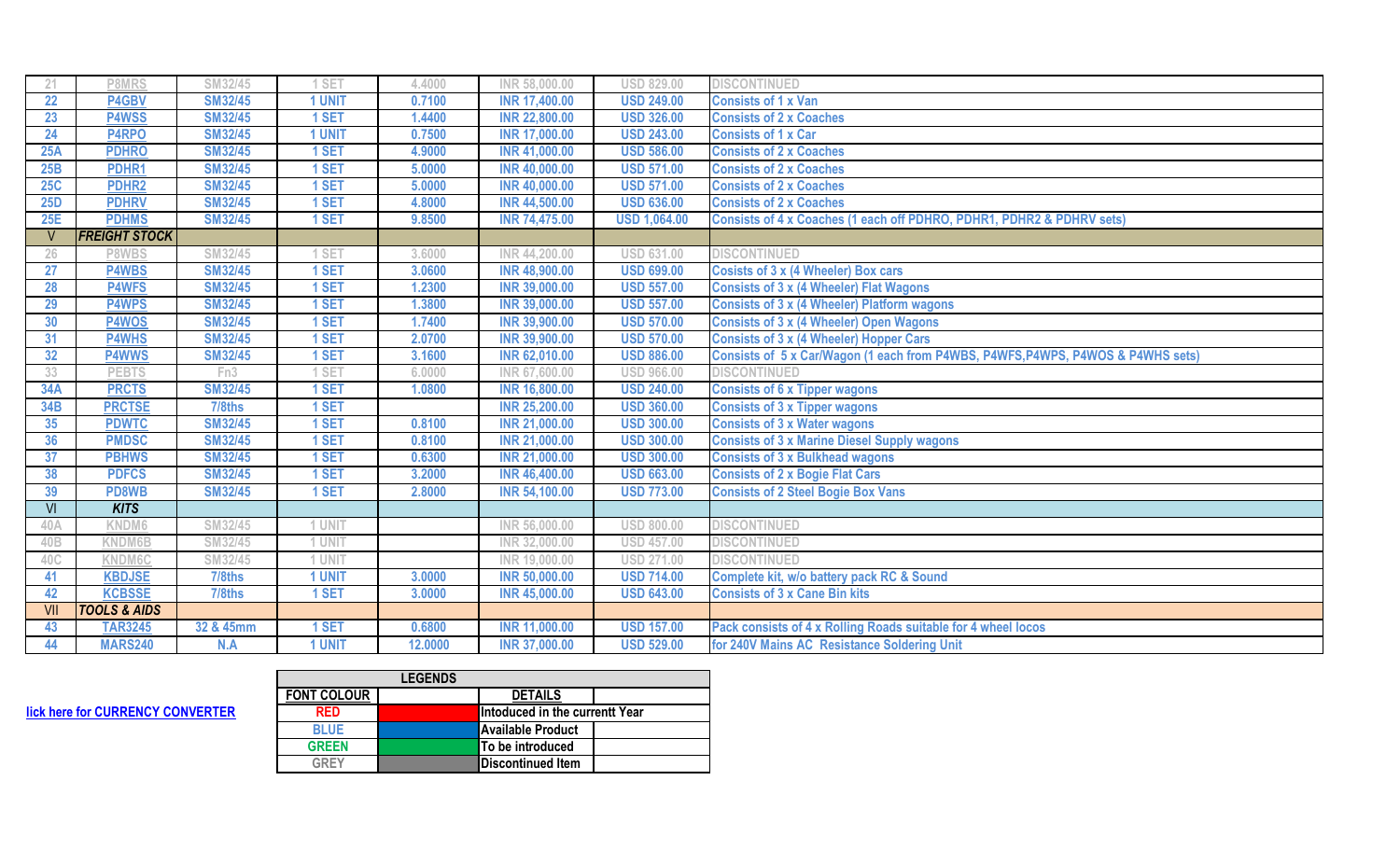**NOTE:** *ABOVE PRICES ARE EX-WORKSAND DOES NOT INCLUDE SHIPPING CHARGES, COULD ALSO ATTRACT ADDITIONAL DUTIES & TAXES IN BUYERS COUNTRY.* FOR STOCK AVAILABIILITY AND SHIPPING QUOTES, PLEASE ENAIL US AT info@pline.co.in **WE DO NOT SELL DIRECTLY TO COUNTRIES WHERE WE HAVE APPOINTED AUTHORISED RESELLERS. FOR A LIST OF OUR AUTHORIZED RESELLERS, PLEASE CLICK HERE OR EMAIL US AT info@pline.co.in**